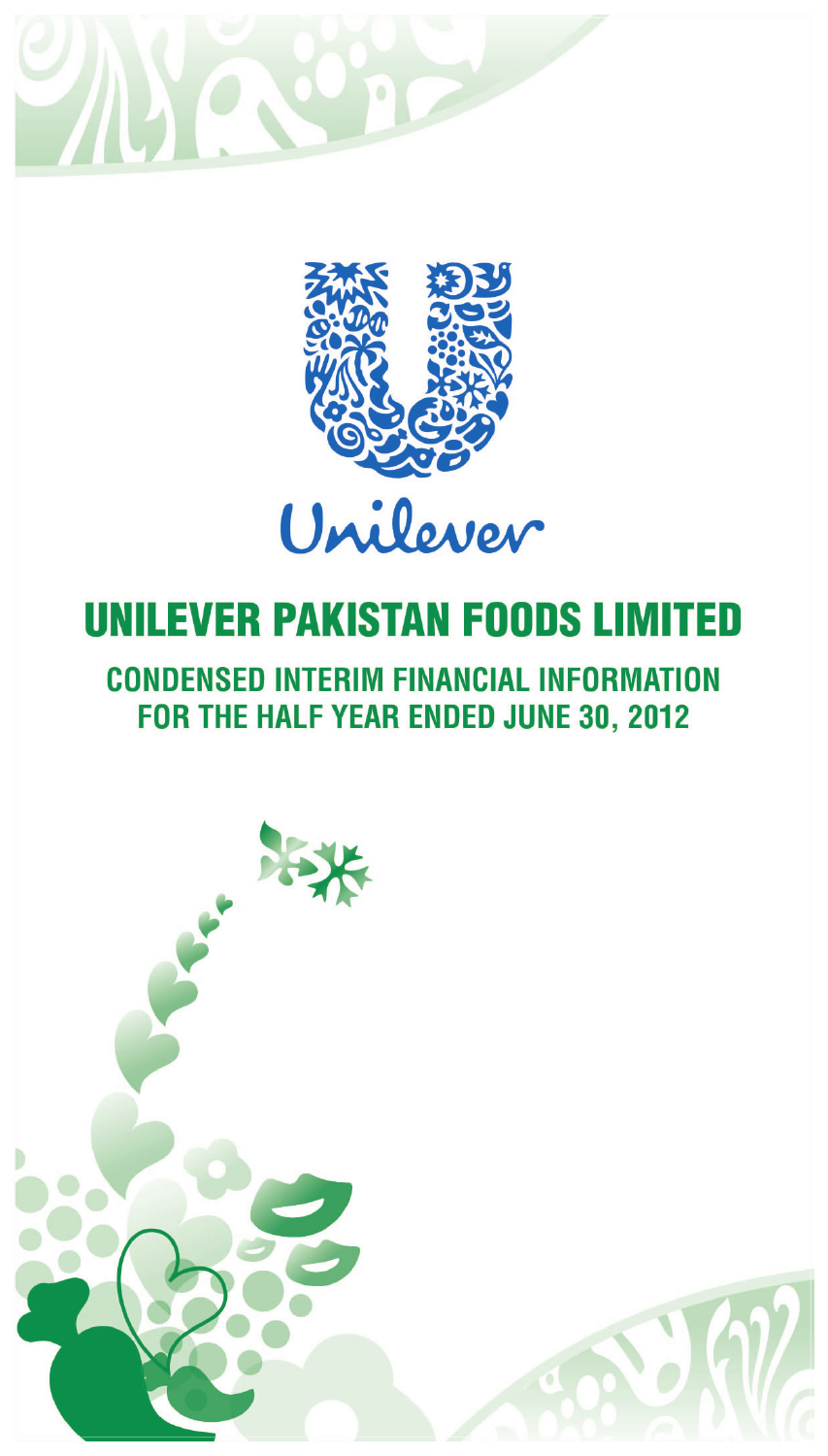## **COMPANY INFORMATION**

## **BOARD OF DIRECTORS**

- Mr. Ehsan A. Malik Chairman Ms. Fariyha Subhani Chief Executive Mr. Imran Husain **Mr. Imran Husain**<br>Mian Zulfikar H. Mannoo **Alexandria** Director Mian Zulfikar H. Mannoo **Director**<br>Mian Adil Mannoo **Director** Mian Adil Mannoo Mr. Kamal Mannoo **Director** Mr. Badaruddin F. Vellani Director Ms.Shazia Syed Director Mr. Noman Amjad Lutfi **Director** Director
- **COMPANY SECRETARY**

Mr. Amar Naseer

### **AUDIT COMMITTEE**

Mian Zulfikar H. Mannoo Chairman Mian Adil Mannoo Mr. Noman Amjad Lutfi Member

## **AUDITORS**

Messrs A.F. Ferguson & Co. Chartered Accountants State Life Building No. 1-C I.I. Chundrigar Road Karachi.

## **REGISTERED OFFICE**

Avari Plaza Fatima Jinnah Road Karachi - 75530

## **SHARE REGISTRATION OFFICE**

C/o Famco Associates (Pvt) Limited State Life Building No. 1-A I.I. Chundrigar Road Karachi.

## **WEBSITE ADDRESS**

www.unileverpakistan.com.pk www.unileverpakistanfoods.com.pk

Mr. Azhar Shahid Secretary & Head of Internal Audit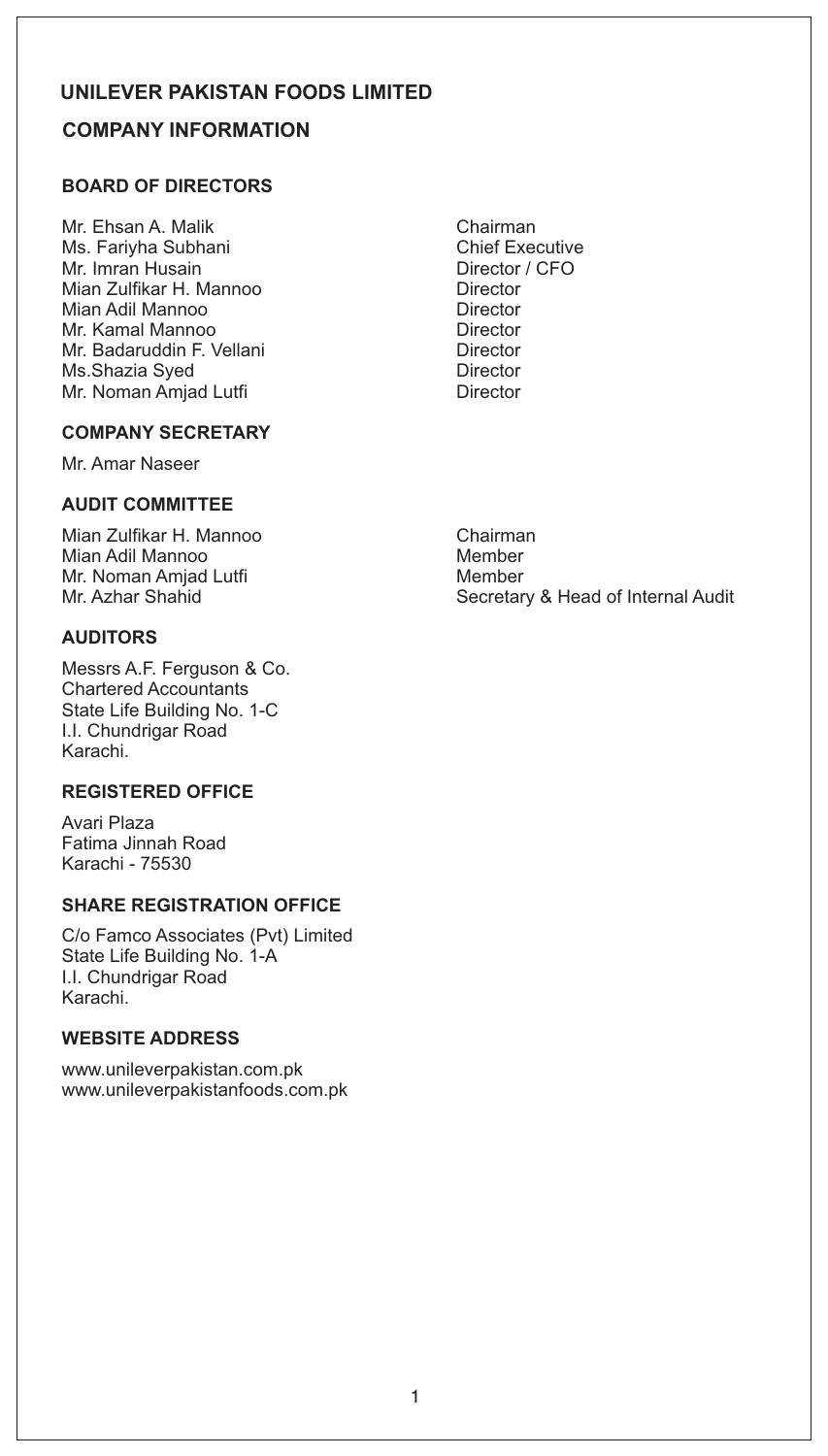## **Directors' Review**

The directors are pleased to present the condensed interim financial statements for the half year ended June 30, 2012.

| <b>Financial Highlights</b>   | Half Year Ended June 30, |           |                      |
|-------------------------------|--------------------------|-----------|----------------------|
|                               | 2012                     | 2011      | <b>Increase</b><br>% |
|                               | <b>Rs</b> '000           |           |                      |
| <b>Net Sales</b>              | 3,006,587                | 2.546.154 | 18%                  |
| <b>Profit before Taxation</b> | 600,830                  | 538,860   | 12%                  |
| <b>Profit after Taxation</b>  | 401,143                  | 364,523   | 10%                  |
| Earnings per Share (Rs.)      | 65.15                    | 59.20     | 10%                  |

On 18% higher sales, Earnings Per Share increased by 10% as the company buffered the impact on consumers of cost increases and continued to build brands by increasing investment in advertising and promotion.

The strong performance was spearheaded by Knorr which posted a sales growth of 59%. Knorr's growth was led by noodles and cubes, both responding well to strong marketing campaigns. Sauces also continued to grow at an impressive rate.

### **Future Outlook**

Inflation, poor security environment and power outages continue to pose challenges to the business. Bigger innovations, improved execution and a high performance culture is expected to deliver exceptional value to consumers, customers and shareholders.

On behalf of the Board

**Fariyha Subhani** Chief Executive Karachi

August 13, 2012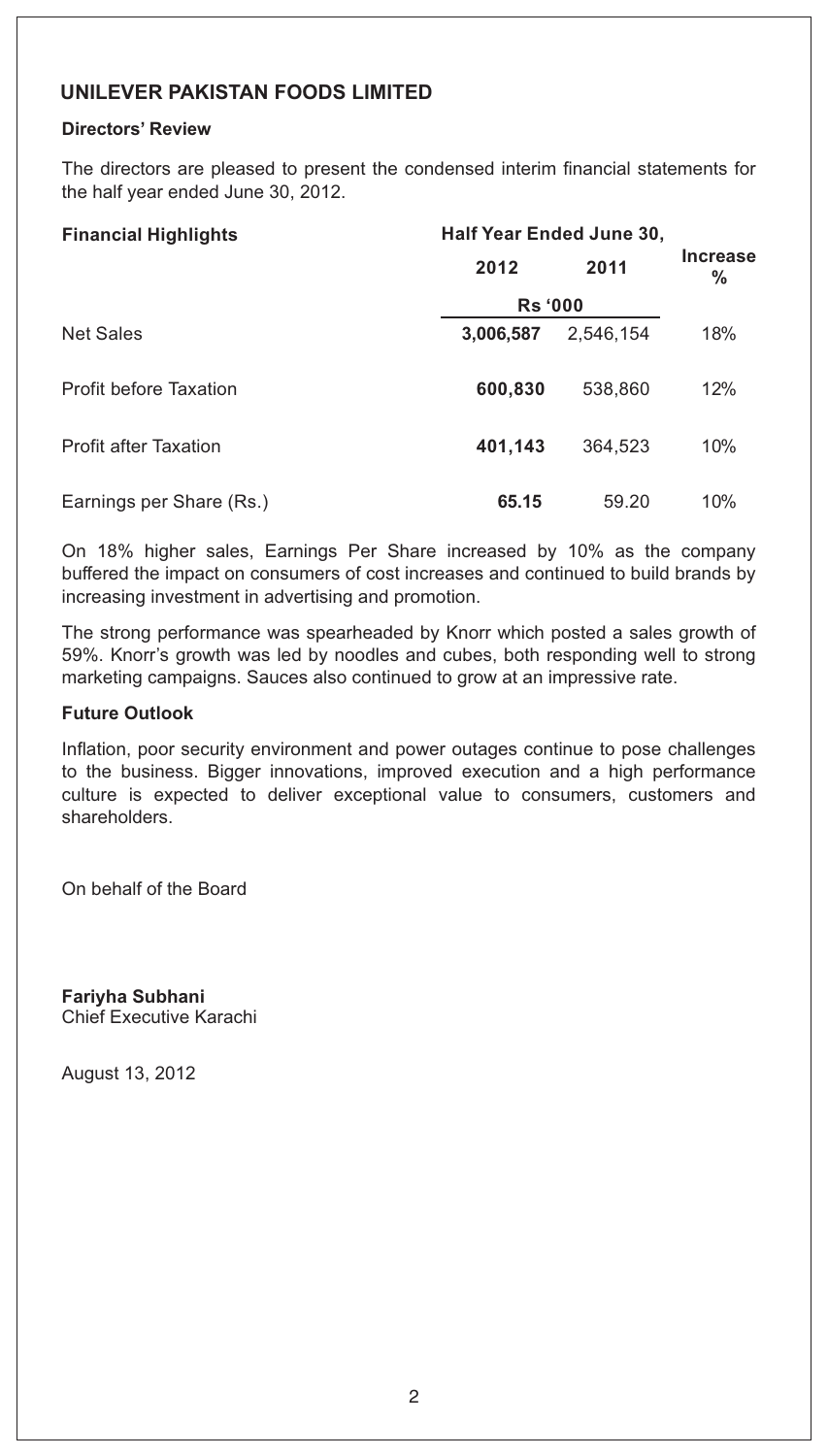## **AUDITORS' REPORT TO THE MEMBERS ON REVIEW OF INTERIM FINANCIAL INFORMATION**

### **Introduction**

We have reviewed the accompanying condensed interim balance sheet of Unilever Pakistan Foods Limited as at June 30, 2012 and the related condensed interim profit and loss account, condensed interim cash flow statement and condensed interim statement of changes in equity together with the notes forming part thereof for the half year then ended (here-in-after referred to as the "interim financial information"). Management is responsible for the preparation and presentation of this interim financial information in accordance with approved accounting standards as applicable in Pakistan for interim financial reporting. Our responsibility is to express a conclusion on this interim financial information based on our review. The figures of the condensed interim profit and loss account for the quarters ended June 30, 2012 and 2011 have not been reviewed, as we are required to review only the cumulative figures for the half year ended June 30, 2012.

### **Scope of Review**

We conducted our review in accordance with International Standard on Review Engagements 2410, "Review of Interim Financial Information Performed by the Independent Auditor of the Entity". A review of interim financial information consists of making inquiries, primarily of persons responsible for financial and accounting matters, and applying analytical and other review procedures. A review is substantially less in scope than an audit conducted in accordance with International Standards on Auditing and consequently does not enable us to obtain assurance that we would become aware of all significant matters that might be identified in an audit. Accordingly, we do not express an audit opinion.

#### **Conclusion**

Based on our review, nothing has come to our attention that causes us to believe that the accompanying interim financial information as of and for the half year ended June 30, 2012 is not prepared, in all material respects, in accordance with approved accounting standards as applicable in Pakistan for interim financial reporting.

A.F Ferguson & Co

Chartered Accountants Karachi

Dated: August 17, 2012

Name of the engagement partner: **Farrukh Rehman**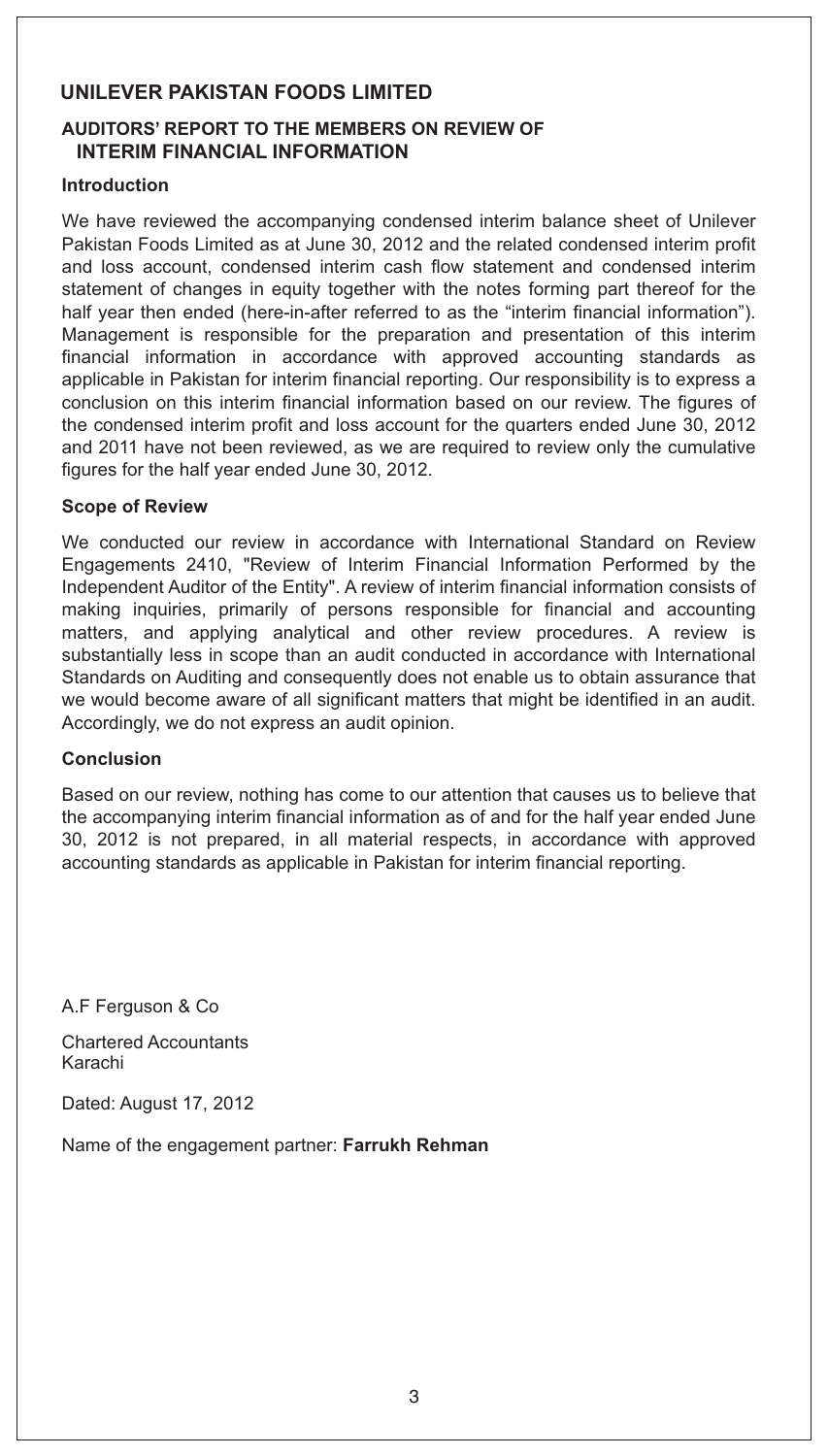## **CONDENSED INTERIM BALANCE SHEET AS AT JUNE 30, 2012**

|                                                                |             | <b>Unaudited</b>   | Audited              |
|----------------------------------------------------------------|-------------|--------------------|----------------------|
|                                                                |             | <b>June 30,</b>    | December 31,         |
|                                                                | <b>Note</b> | 2012               | 2011                 |
|                                                                |             |                    | (Rupees in thousand) |
| <b>ASSETS</b>                                                  |             |                    |                      |
| <b>Non-current assets</b>                                      |             |                    |                      |
| Property, plant and equipment                                  | 4           | 635,176            | 620,702              |
| Intangible assets                                              |             | 81,637             | 81,637               |
| Long term loans                                                |             | 23,387             | 25,621               |
| Long term prepayment                                           |             |                    | 2,894                |
|                                                                |             | 740,200            | 730,854              |
| <b>Current assets</b>                                          |             |                    |                      |
| Stores and spares                                              |             | 17,925             | 16,700               |
| Stock in trade                                                 |             | 575,620            | 593,162              |
| <b>Trade debts</b>                                             |             | 168,387            | 188,563              |
| Loans and advances                                             |             | 15,359             | 19,366               |
| Trade deposits and short term prepayments<br>Other receivables |             | 40,007             | 52,793<br>28,868     |
| Taxation - payments less provision                             |             | 28,305             | 43,650               |
| Cash and bank balances                                         |             | 193,370            | 93,212               |
|                                                                |             | 1,038,973          | 1,036,314            |
| <b>Total assets</b>                                            |             | 1,779,173          | 1,767,168            |
| <b>EQUITY AND LIABILITIES</b>                                  |             |                    |                      |
| <b>Capital and reserves</b>                                    |             |                    |                      |
|                                                                |             |                    |                      |
| Share capital<br><b>Reserves</b>                               |             | 61,576             | 61,576<br>429,959    |
|                                                                |             | 369,281<br>430,857 | 491,535              |
| <b>LIABILITIES</b>                                             |             |                    |                      |
| <b>Non-current liabilities</b>                                 |             |                    |                      |
| Retirement benefits - obligation                               |             | 25,094             | 17,519               |
| Deferred taxation                                              |             | 101,955            | 87,010               |
|                                                                |             | 127,049            | 104,529              |
| <b>Current liabilities</b>                                     |             |                    |                      |
| Trade and other payables                                       |             | 1,169,656          | 1,030,383            |
| Provision                                                      |             | 456                | 25,817               |
| Accrued interest / mark-up                                     |             | 270                | 151                  |
| Sales tax payable                                              |             | 24,961             | 20,227               |
| Taxation - provision less payments                             |             | 16,468             |                      |
| Short term borrowings                                          |             | 9,456              | 94,526               |
|                                                                |             | 1,221,267          | 1,171,104            |
| <b>Total liabilities</b>                                       |             | 1,348,316          | 1,275,633            |
| <b>Contingencies and commitments</b>                           | 5           |                    |                      |
| <b>Total equity and liabilities</b>                            |             | 1,779,173          | 1,767,168            |

The annexed notes 1 to 9 form an integral part of this condensed interim financial information.

Director & Chief Financial Officer **Fariyha Subhani Imran Husain**<br>Chief Executive **Imran Husain Director & Chief Financial**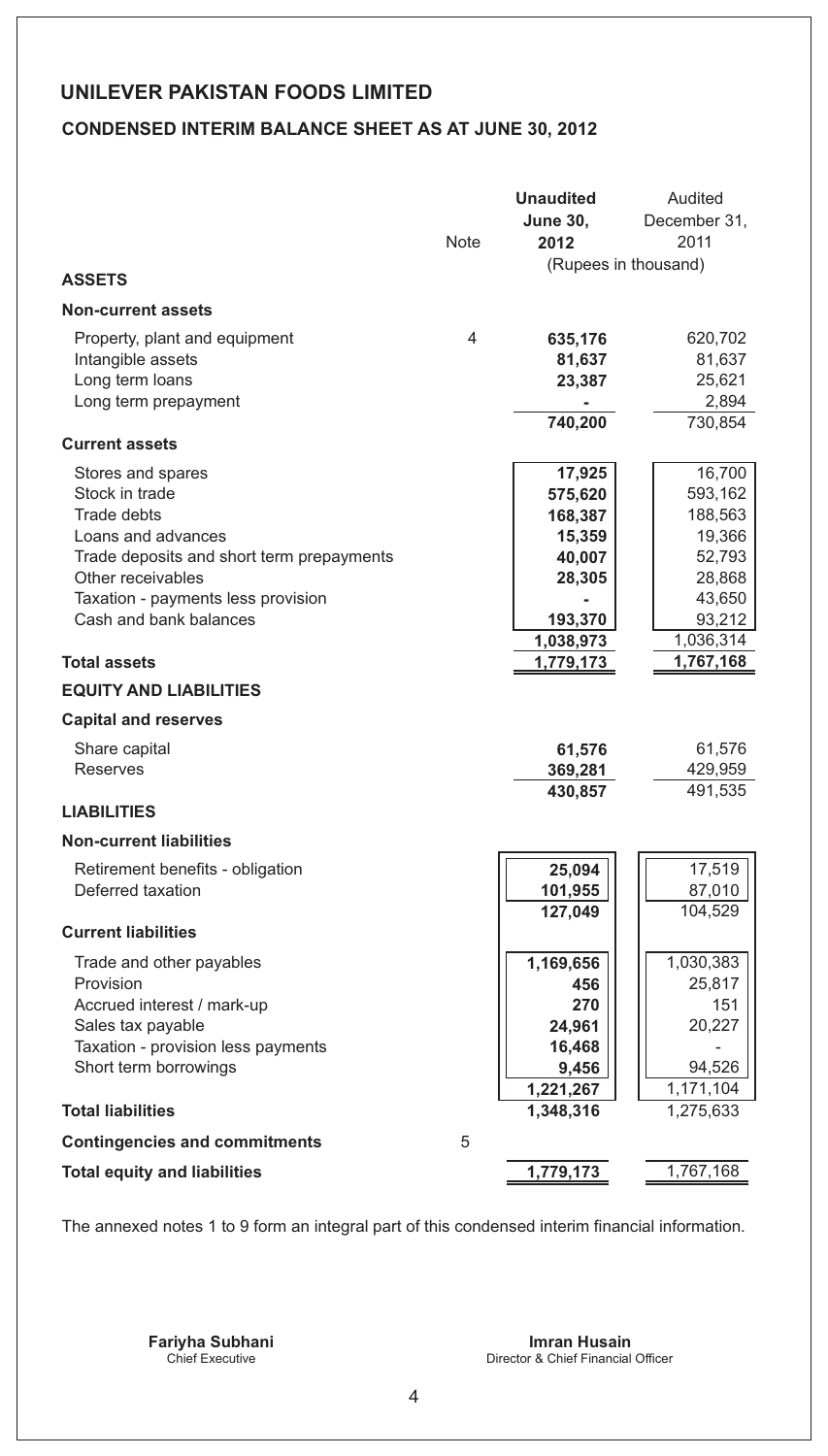## **CONDENSED INTERIM PROFIT AND LOSS ACCOUNT FOR THE HALF YEAR ENDED JUNE 30, 2012 - UNAUDITED**

|                                     | <b>Quarter ended</b>    |                         | Half year ended         |                  |
|-------------------------------------|-------------------------|-------------------------|-------------------------|------------------|
|                                     | <b>June 30,</b><br>2012 | <b>June 30,</b><br>2011 | <b>June 30,</b><br>2012 | June 30,<br>2011 |
|                                     |                         | (Rupees in thousand)    |                         |                  |
| Sales                               | 1,540,236               | 1,415,901               | 3,006,587               | 2,546,154        |
| Cost of sales                       | (912, 768)              | (852, 248)              | (1,808,993)             | (1,522,222)      |
| Gross profit                        | 627,468                 | 563,653                 | 1,197,594               | 1,023,932        |
| Distribution cost                   | (232, 985)              | (204, 637)              | (486, 706)              | (395, 288)       |
| Administrative expenses             | (52,680)                | (36, 172)               | (86, 871)               | (73,009)         |
| Other operating expenses            | (23, 976)               | (25, 209)               | (46, 877)               | (42,098)         |
| Other operating income              | 8,030                   | 19,413                  | 34,649                  | 34,969           |
|                                     | 325,857                 | 317,048                 | 611,789                 | 548,506          |
| Restructuring cost                  |                         |                         |                         | (5,000)          |
| <b>Profit from operations</b>       | 325,857                 | 317,048                 | 611,789                 | 543,506          |
| Finance cost                        | (6, 812)                | (2,360)                 | (10, 959)               | (4,646)          |
| <b>Profit before taxation</b>       | 319,045                 | 314,688                 | 600,830                 | 538,860          |
| <b>Taxation</b>                     |                         |                         |                         |                  |
| - current                           | (99, 232)               | (101, 467)              | (184, 741)              | (174, 994)       |
| - deferred                          | (6, 612)                | 6,245                   | (14, 946)               | 657              |
|                                     | (105, 844)              | (95, 222)               | (199, 687)              | (174, 337)       |
| <b>Profit after taxation</b>        | 213,201                 | 219,466                 | 401,143                 | 364,523          |
| Other comprehensive income          |                         |                         |                         |                  |
| <b>Total comprehensive income</b>   | 213,201                 | 219,466                 | 401,143                 | 364,523          |
| Earnings per share - Basic (Rupees) | 34.62                   | 35.64                   | 65.15                   | 59.20            |
|                                     |                         |                         |                         |                  |

The annexed notes 1 to 9 form an integral part of this condensed interim financial information.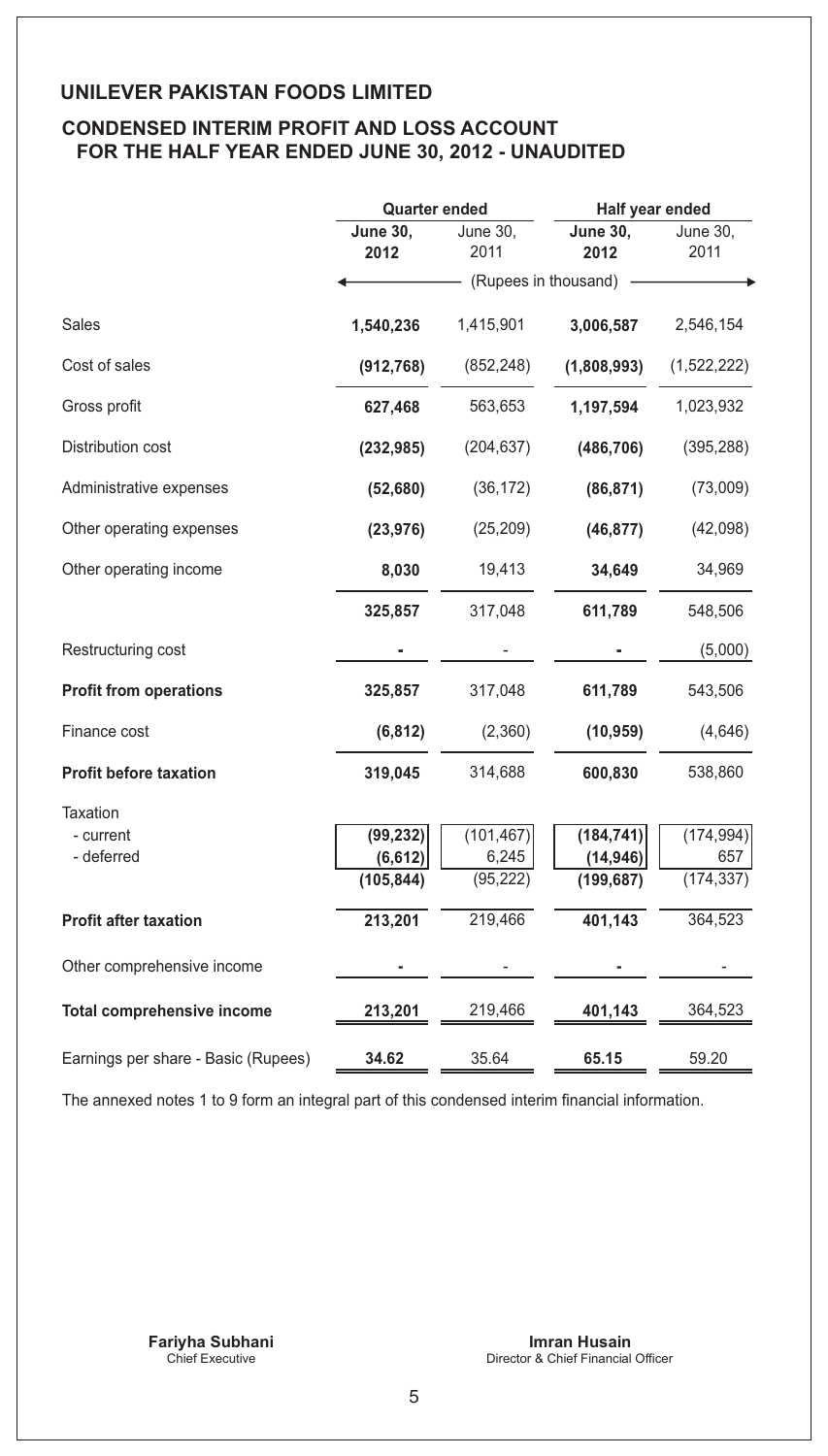## **CONDENSED INTERIM CASH FLOW STATEMENT FOR THE HALF YEAR ENDED JUNE 30, 2012 - UNAUDITED**

|                                                                                          | Note | <b>June 30,</b><br>2012 | June 30,<br>2011      |
|------------------------------------------------------------------------------------------|------|-------------------------|-----------------------|
| <b>CASH FLOWS FROM OPERATING ACTIVITIES</b>                                              |      | (Rupees in thousand)    |                       |
| Profit before taxation                                                                   |      | 600,830                 | 538,860               |
| Adjustment for non-cash charges and other items                                          |      |                         |                       |
| Depreciation                                                                             |      | 30,510                  | 20,220                |
| Gain on disposal of property, plant and equipment                                        |      |                         | (1,029)               |
| Mark-up on short term borrowings                                                         |      | 5,616                   | 4,646                 |
| Provision for retirement benefit - obligations                                           |      | 7,575                   | 8,904                 |
| Return on savings and deposit accounts                                                   |      | (10, 018)<br>33,683     | (10)<br>32,731        |
|                                                                                          |      | 634,513                 | 571,591               |
| EFFECT ON CASH FLOW DUE TO WORKING CAPITAL CHANGES                                       |      |                         |                       |
| Decrease / (increase) in current assets                                                  |      |                         |                       |
| Stores and spares                                                                        |      | (1, 225)                | (5,329)               |
| Stock in trade                                                                           |      | 17,542                  | (240, 483)            |
| Trade debts                                                                              |      | 20,176                  | (13,696)              |
| Loans and advances                                                                       |      | 4,007<br>12,786         | (4, 583)              |
| Trade deposits and short term prepayments<br>Other receivables                           |      | 563                     | (13, 240)<br>5,419    |
|                                                                                          |      | 53,849                  | (271, 912)            |
| Increase / (decrease) in current liabilities                                             |      |                         |                       |
| <b>Sales Tax Payable</b>                                                                 |      | 4,734                   | 25,982                |
| Provision                                                                                |      | (25, 361)               | (4, 540)              |
| Trade and other payables                                                                 |      | 139,191                 | 501,851               |
|                                                                                          |      | 118,564                 | 523,293               |
| Cash generated from operations                                                           |      | 806,926                 | 822,972               |
| Mark-up on short term borrowings                                                         |      | (5, 497)                | (6, 465)              |
| Income tax paid<br>Decrease / (increase) in long term loans                              |      | (124, 624)<br>2,234     | (121, 982)<br>(2,022) |
| Decrease / (increase) in long term prepayment                                            |      | 2,894                   | (7, 470)              |
| Net cash from operating activities                                                       |      | 681,933                 | 685,033               |
|                                                                                          |      |                         |                       |
| <b>CASH FLOWS FROM INVESTING ACTIVITIES</b>                                              |      |                         |                       |
| Purchase of property, plant and equipment                                                |      | (44, 984)               | (34, 213)             |
| Sale proceeds of property, plant and equipment                                           |      |                         | 3,384                 |
| Return received on savings and deposit accounts<br>Net cash used in investing activities |      | 10,018<br>(34, 966)     | 10<br>(30, 819)       |
|                                                                                          |      |                         |                       |
| <b>CASH FLOW USED IN FINANCING ACTIVITY</b>                                              |      |                         |                       |
| Dividend paid                                                                            |      | (461, 739)              | (221, 219)            |
| Net increase in cash and cash equivalents                                                |      | 185,228                 | 432,995               |
| Cash and cash equivalents at the beginning of the period                                 |      | (1, 314)                | (89, 768)             |
| Cash and cash equivalents at the end of the period                                       | 6    | 183,914                 | 343,227               |

The annexed notes 1 to 9 form an integral part of this condensed interim financial information.

Director & Chief Financial Officer **Fariyha Subhani Imran Husain**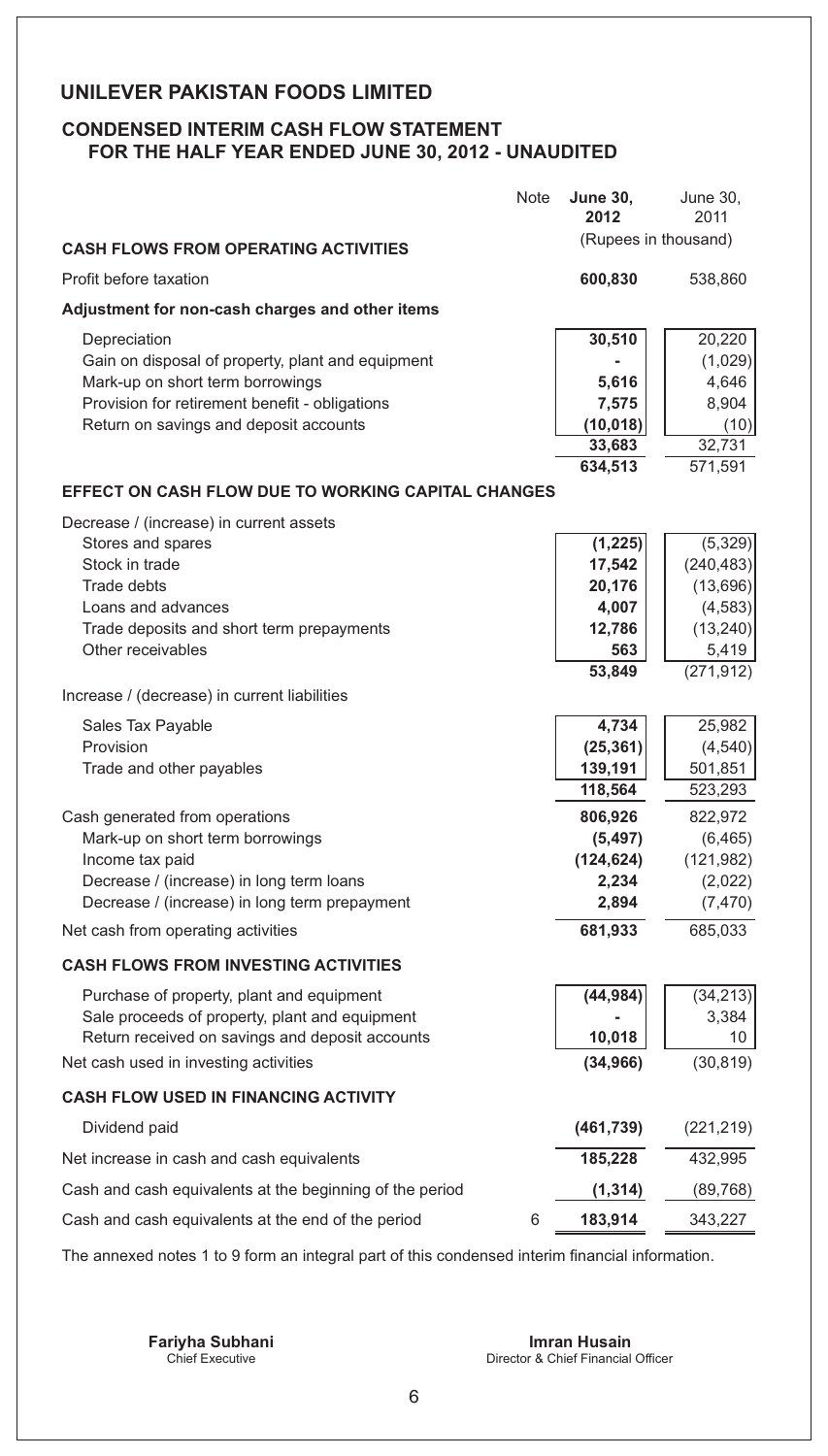## **CONDENSED INTERIM STATEMENT OF CHANGES IN EQUITY FOR THE HALF YEAR ENDED JUNE 30, 2012 - UNAUDITED**

|                                                                                | <b>SHARE</b>   | <b>RESERVES</b>                  |         |                      | <b>TOTAL</b>                     |              |            |  |
|--------------------------------------------------------------------------------|----------------|----------------------------------|---------|----------------------|----------------------------------|--------------|------------|--|
|                                                                                | <b>CAPITAL</b> | <b>CAPITAL</b><br><b>REVENUE</b> |         |                      |                                  | <b>SUB</b>   |            |  |
|                                                                                |                | <b>Share</b><br>Premium          | Special |                      | General Unappropriated<br>Profit | <b>TOTAL</b> |            |  |
|                                                                                |                |                                  |         | (Rupees in thousand) |                                  |              |            |  |
| Balance as at January 1, 2011                                                  | 61,576         | 24,630                           | 628     | 138                  | 317,423                          | 342,819      | 404,395    |  |
| Final dividend for the year ended<br>December 31, 2010 @ Rs 36<br>per share    |                |                                  |         |                      | (221, 674)                       | (221, 674)   | (221, 674) |  |
| Total comprehensive income for the<br>half year ended June 30, 2011            |                |                                  |         |                      | 364,523                          | 364,523      | 364,523    |  |
| Balance as at June 30, 2011                                                    | 61,576         | 24,630                           | 628     | 138                  | 460,272                          | 485,668      | 547,244    |  |
| Interim dividend for the year ended<br>December 31, 2011 @ Rs 50<br>per share  |                |                                  |         |                      | (307, 881)                       | (307, 881)   | (307, 881) |  |
| Total comprehensive income for the<br>half year ended December 31, 2011        |                |                                  |         |                      | 252,172                          | 252,172      | 252,172    |  |
| Balance as at January 1, 2012                                                  | 61,576         | 24,630                           | 628     | 138                  | 404,563                          | 429,959      | 491,535    |  |
| Final dividend for the year ended<br>December 31, 2011 @ Rs 50<br>per share    |                |                                  |         |                      | (307, 881)                       | (307, 881)   | (307, 881) |  |
| Interim dividend for the year<br>ending December 31, 2012 @<br>Rs 25 per share |                |                                  |         |                      | (153, 940)                       | (153, 940)   | (153, 940) |  |
| Total comprehensive income for the<br>half year ended June 30, 2012            |                |                                  |         |                      | 401,143                          | 401,143      | 401,143    |  |
| Balance as at June 30, 2012                                                    | 61,576         | 24,630                           | 628     | 138                  | 343,885                          | 369,281      | 430,857    |  |

The annexed notes 1 to 9 form an integral part of this condensed interim financial information.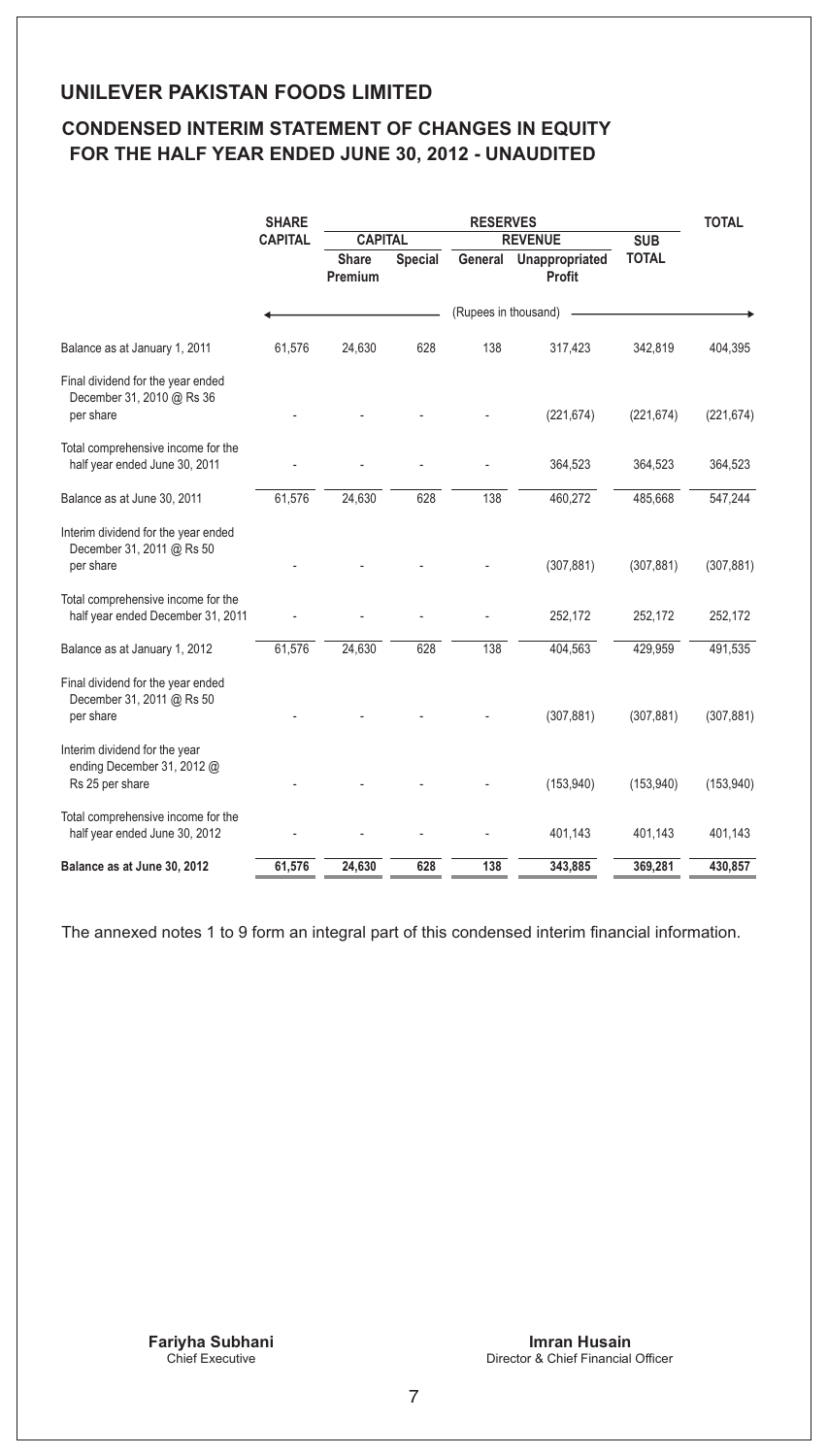#### **SELECTED NOTES TO AND FORMING PART OF THE CONDENSED INTERIM FINANCIAL INFORMATION FOR THE HALF YEAR ENDED JUNE 30, 2012 - UNAUDITED**

#### **1. BASIS OF PREPARATION**

This condensed interim financial information of Unilever Pakistan Foods Limited for the half year ended June 30, 2012 has been prepared in accordance with the requirements of the International Accounting Standard 34, "Interim Financial Reporting" and provisions of and directives issued under the Companies Ordinance, 1984. In case where requirements differ, the provisions of or directives issued under the Companies Ordinance, 1984 have been followed. This condensed interim financial information is being submitted to the shareholders as required under Section 245 of the Companies Ordinance, 1984 and the Listing Regulations of Karachi and Lahore Stock Exchanges.

#### **2. ACCOUNTING POLICIES**

The accounting policies and the methods of computation adopted in the preparation of this condensed interim financial information are the same as those applied in the preparation of the financial statements of the Company for the year ended December 31, 2011.

#### **3. ACCOUNTING ESTIMATES, JUDGEMENTS AND FINANCIAL RISK MANAGEMENT**

The preparation of this condensed interim financial information in conformity with approved accounting standards requires management to make estimates, assumptions and use judgements that affect the application of policies and reported amounts of assets and liabilities and income and expenses. Estimates, assumptions and judgments are continually evaluated and are based on historical experience and other factors, including reasonable expectations of future events. Revisions to accounting estimates are recognised prospectively commencing from the period of revision.

Judgments and estimates made by the management in the preparation of this condensed interim financial information are the same as those that were applied to financial statements as at and for the year ended December 31, 2011.

The Company's financial risk management objectives and policies are consistent with those disclosed in the financial statements as at and for the year ended December 31, 2011.

|    |                                      |                 | (Audited)            |
|----|--------------------------------------|-----------------|----------------------|
|    |                                      | <b>June 30,</b> | December 31,         |
|    |                                      | 2012            | 2011                 |
|    |                                      |                 | (Rupees in thousand) |
| 4. | <b>PROPERTY, PLANT AND EQUIPMENT</b> |                 |                      |
|    | Operating assets - at net book value | 579.928         | 593,548              |
|    | Capital work in progress - at cost   | 55,248          | 27,154               |
|    |                                      | 635,176         | 620,702              |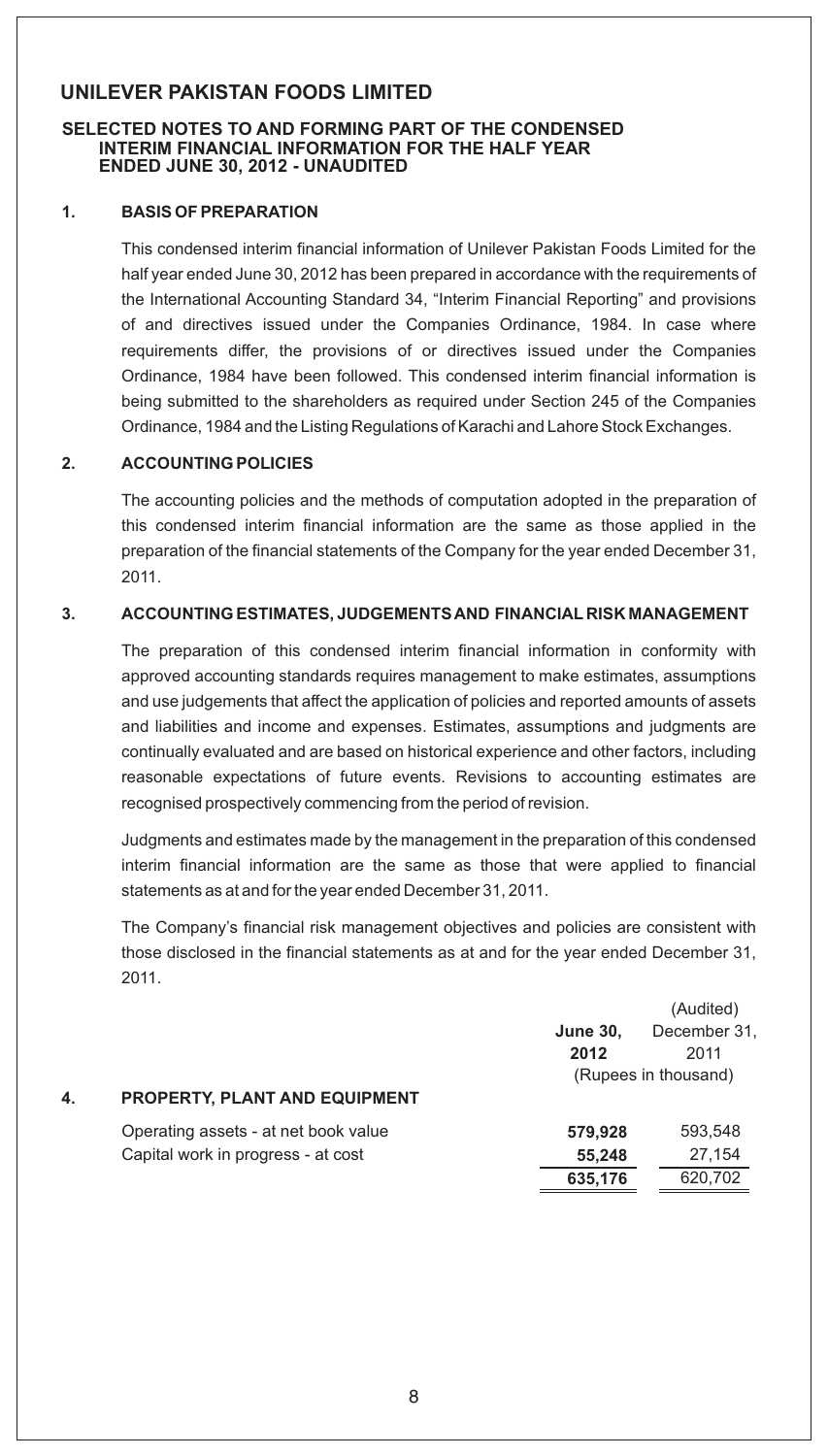## **4.1** Additions and disposals of operating assets during the period are as follows:

|                               |                 | <b>Additions</b><br>(at cost) |                 | <b>Disposals</b><br>(at net book value) |  |
|-------------------------------|-----------------|-------------------------------|-----------------|-----------------------------------------|--|
|                               | <b>June 30,</b> | June 30.                      | <b>June 30,</b> | June 30.                                |  |
|                               | 2012            | 2011                          | 2012            | 2011                                    |  |
|                               |                 | (Rupees in thousand)          |                 |                                         |  |
| Building on freehold land     | 840             | 705                           |                 |                                         |  |
| Plant and machinery           | 2,582           | 8,215                         |                 |                                         |  |
| Electrical, mechanical and    |                 |                               |                 |                                         |  |
| office equipment              | 12,044          | 1.500                         |                 |                                         |  |
| <b>Furniture and Fixtures</b> | 1,424           |                               |                 |                                         |  |
| Motor vehciles                |                 |                               |                 | 2.355                                   |  |
|                               | 16,890          | 10,420                        |                 | 2,355                                   |  |

#### **5. CONTINGENCIES AND COMMITMENTS**

### **5.1 Contingencies**

There has been no change in status of contingency reported in the financial statements for the year ended December 31, 2011.

#### **5.2 Commitments**

The commitments for capital expenditure outstanding as at June 30, 2012 amounted to Rs. 6 million (December 31, 2011: Rs. 27 million).

|    |                                  | <b>June 30,</b><br>2012 | June 30,<br>2011 |
|----|----------------------------------|-------------------------|------------------|
| 6. | <b>CASH AND CASH EQUIVALENTS</b> | (Rupees in thousand)    |                  |
|    | Cash and bank balances           | 193.370                 | 381.124          |
|    | Short term borrowings            | (9, 456)                | (37, 897)        |
|    |                                  | 183.914                 | 343.227          |

#### **7. RELATED PARTY TRANSACTIONS**

Significant related party transactions during the period are as follows:

| <b>Relationship with</b><br>the company | <b>Nature of transactions</b> | <b>June 30,</b><br>2012<br>(Rupees in thousand) | June 30.<br>2011 |
|-----------------------------------------|-------------------------------|-------------------------------------------------|------------------|
| i) Holding company                      | Royalty                       | 24.871                                          | 18.825           |